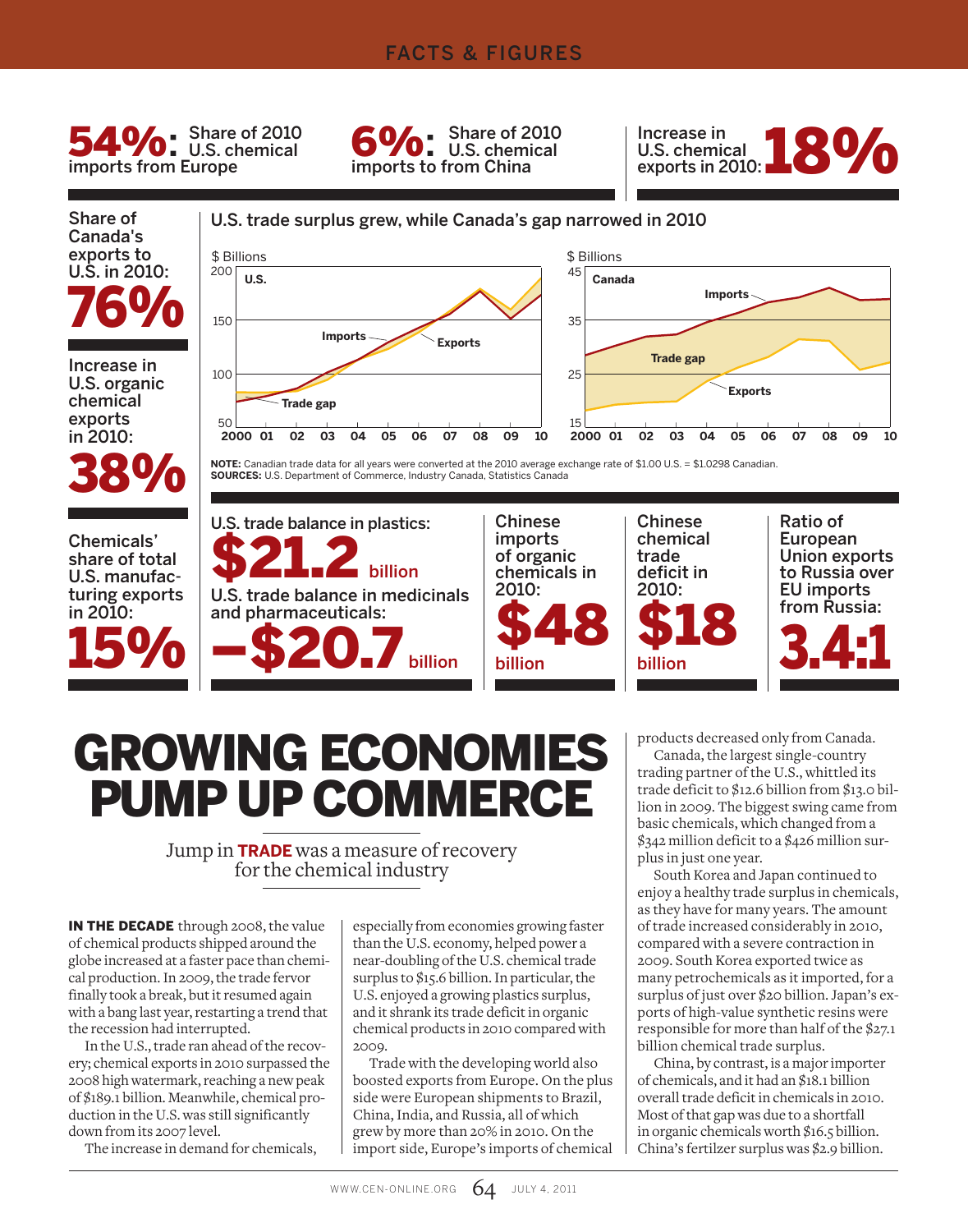#### U.S. TOTAL TRADE Chemical industry held on to its number two spot among exporting sectors **EXPORTS IMPORTS \$ BILLIONS 2007 2008 2009 2010 2007 2008 2009 2010** Machinery & transport equipment \$536.4 \$556.6 \$441.4 \$520.7 \$738.7 \$721.2 \$569.7 \$714.1 Miscellaneous manufactures 127.1 134.1 119.9 133.9 293.8 290.0 247.6 287.3 Chemicals 158.2 179.1 159.7 189.1 155.4 176.8 151.1 173.4 Manufactured goods classified by material 112.5 125.0 94.6 119.5 227.2 231.7 152.0 194.5<br>
Food & live animals 62.3 85.8 71.6 82.7 60.9 66.2 62.0 70.3 Food & live animals 62.3 62.3 85.8 Crude materials, inedible (except fuels) 62.4 76.5 61.8 81.0 30.5 32.9 20.7 28.3<br>Mineral fuels & lubricants 42.0 76.5 54.7 80.7 360.9 487.9 270.3 353.5 Mineral fuels & lubricants **42.0** 42.0 76.5 54.7 80.7 360.9 487.9 270.3 353.5 Beverages & tobacco 5.4 5.5 5.0 5.5 17.3 17.2 15.6 16.7 Animal & vegetable oils, fats & waxes 2.9 4.4 3.2 4.3 3.3 5.1 3.7 4.2<br>
Other 53.5 56.5 45.0 60.2 65.7 71.1 65.3 70.0 Other 53.5 56.5 45.0 60.2 65.7 71.1 65.3 70.0 TOTAL \$1,162.7 \$1,300.1 \$1,056.9 \$1,278.0 \$1,953.7 \$2,100.1 \$1,557.9 \$1,912.0

**NOTE:** Totals may not sum because of rounding. **SOURCE:** Department of Commerce

# U.S. CHEMICAL TRADE, BY REGION

Trade with Latin America, Asia, and the Middle East soared

|                    | 2007           |                | 2008           |                | 2009           |                |                | 2010           | <b>CHANGE, 2009-10</b> |                |  |
|--------------------|----------------|----------------|----------------|----------------|----------------|----------------|----------------|----------------|------------------------|----------------|--|
| <b>\$ MILLIONS</b> | <b>EXPORTS</b> | <b>IMPORTS</b> | <b>EXPORTS</b> | <b>IMPORTS</b> | <b>EXPORTS</b> | <b>IMPORTS</b> | <b>EXPORTS</b> | <b>IMPORTS</b> | <b>EXPORTS</b>         | <b>IMPORTS</b> |  |
| Europe             | \$52,546       | \$85.976       | \$59.352       | \$94.902       | \$55.049       | \$85,822       | \$59,310       | \$93,939       | 7.7%                   | 9.5%           |  |
| Canada             | 25.498         | 24,335         | 27.118         | 27,099         | 24,438         | 20.448         | 28.526         | 24,314         | 16.7                   | 18.9           |  |
| Latin America      | 34.345         | 10.358         | 40.123         | 12.893         | 33.208         | 7.912          | 41.238         | 10.218         | 24.2                   | 29.1           |  |
| Japan              | 9.373          | 8.599          | 10.636         | 8,731          | 8.943          | 7,809          | 11.766         | 9.140          | 31.6                   | 17.0           |  |
| China-Vietnam      | 8.648          | 7.315          | 9.588          | 10.823         | 10.437         | 8.593          | 13.052         | 10.788         | 25.1                   | 25.5           |  |
|                    |                |                |                |                |                |                |                |                |                        |                |  |
| Rest of Asia       | 19.593         | 12.290         | 23.075         | 13,612         | 19.006         | 13.382         | 25,212         | 15.076         | 32.7                   | 12.7           |  |
| Australia          | 2.843          | 843            | 3.299          | 893            | 3.050          | 892            | 3,291          | 999            | 7.9                    | 12.0           |  |
| Middle East        | 2,931          | 4.509          | 3.419          | 6.346          | 3.151          | 5.408          | 3.943          | 7.799          | 25.1                   | 44.2           |  |
| Africa             | 1.502          | 963            | 1.690          | 1.298          | 1,618          | 630            | 1.785          | 952            | 10.3                   | 51.1           |  |
| Other              | 911            | 171            | 835            | 227            | 779            | 177            | 966            | 225            | 24.0                   | 27.1           |  |
|                    |                |                |                |                |                |                |                |                |                        |                |  |
| <b>TOTAL</b>       | \$158,190      | \$155,359      | \$179.137      | \$176,825      | \$159,678      | \$151,073      | \$189,089      | \$173,449      | 18.4%                  | 14.8%          |  |

**NOTE:** Totals may not sum because of rounding. **SOURCE:** Department of Commerce

# EUROPE CHEMICAL TRADE, BY COUNTRY

Trade with Brazil, India, and Russia saw the sharpest increase

|                    | 2007           |                |                | 2008           |                | 2009           |                | 2010           | <b>CHANGE, 2009-10</b> |         |
|--------------------|----------------|----------------|----------------|----------------|----------------|----------------|----------------|----------------|------------------------|---------|
| <b>\$ MILLIONS</b> | <b>EXPORTS</b> | <b>IMPORTS</b> | <b>EXPORTS</b> | <b>IMPORTS</b> | <b>EXPORTS</b> | <b>IMPORTS</b> | <b>EXPORTS</b> | <b>IMPORTS</b> | <b>EXPORTS IMPORTS</b> |         |
| Brazil             | \$5.734        | \$2,338        | \$6,759        | \$2,887        | \$6.711        | \$2.463        | \$9,206        | \$2.787        | 37.2%                  | 13.2%   |
| Canada             | 6.880          | 2.607          | 6.518          | 3.029          | 6.466          | 3.157          | 7.148          | 2.795          | 10.5                   | $-11.5$ |
| China              | 9.817          | 9.993          | 11.074         | 12,323         | 13,388         | 10.524         | 16.815         | 14.537         | 25.6                   | 38.1    |
| India              | 3.289          | 3.938          | 3.988          | 4.400          | 3.964          | 3.981          | 5.208          | 5.337          | 31.4                   | 34.1    |
| Japan              | 11.513         | 8.661          | 11.508         | 8.045          | 12.655         | 7.370          | 15,811         | 8.634          | 24.9                   | 17.1    |
|                    |                |                |                |                |                |                |                |                |                        |         |
| Russia             | 16.435         | 5.872          | 18.251         | 7.056          | 15.023         | 4.413          | 21.003         | 6.239          | 39.8                   | 41.4    |
| Saudi Arabia       | 3.236          | 3.433          | 3.681          | 3.309          | 3.958          | 2.124          | 4.950          | 3.698          | 25.1                   | 74.1    |
| South Korea        | 5.520          | 2.073          | 5.853          | 2.262          | 5.125          | 1.956          | 6.495          | 2.428          | 26.7                   | 24.1    |
| U.S.               | 72.846         | 47,515         | 70.664         | 46,235         | 71.807         | 44,953         | 80,216         | 52,238         | 11.7                   | 16.2    |

**NOTE:** Data represent a total for 27 countries in the European Union. All figures were converted at the 2010 average exchange rate of \$1.00 U.S. = 0.7541 euros. **SOURCE:** European Union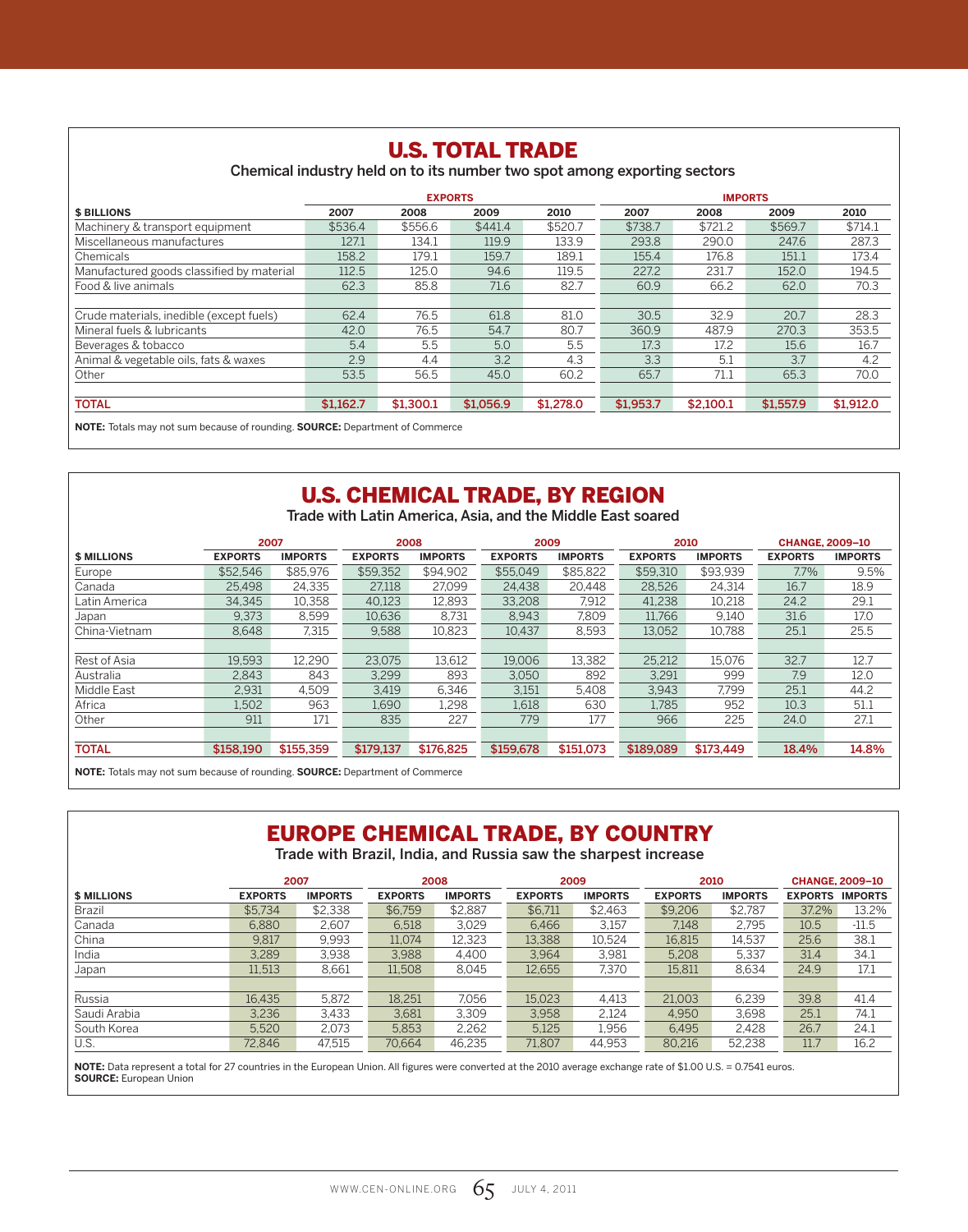|                                      |                | <b>U.S. CHEMICAL TRADE, BY PRODUCT</b><br>Almost all sectors saw double-digit increases in exports and imports |                |                |                |                |                |                |                        |                |
|--------------------------------------|----------------|----------------------------------------------------------------------------------------------------------------|----------------|----------------|----------------|----------------|----------------|----------------|------------------------|----------------|
|                                      |                | 2007                                                                                                           |                | 2008           | 2009           |                |                | 2010           | <b>CHANGE, 2009-10</b> |                |
| <b>\$ MILLIONS</b>                   | <b>EXPORTS</b> | <b>IMPORTS</b>                                                                                                 | <b>EXPORTS</b> | <b>IMPORTS</b> | <b>EXPORTS</b> | <b>IMPORTS</b> | <b>EXPORTS</b> | <b>IMPORTS</b> | <b>EXPORTS</b>         | <b>IMPORTS</b> |
| Organic chemicals                    | \$34.407       | \$42,238                                                                                                       | \$34.815       | \$47.773       | \$28,152       | \$42.145       | \$38,806       | \$45,825       | 37.8%                  | 8.7%           |
| Plastics in primary form             | 28.458         | 11.440                                                                                                         | 30,918         | 12.088         | 24.998         | 8,172          | 32,128         | 10.938         | 28.5                   | 33.8           |
| Medicinals & pharmaceuticals         | 33.464         | 53.688                                                                                                         | 38.225         | 59.565         | 44.244         | 59.910         | 44.607         | 65,270         | 0.8                    | 8.9            |
| Inorganic chemicals                  | 10.958         | 13.375                                                                                                         | 13.094         | 16.832         | 10.531         | 10.793         | 12.133         | 13.830         | 15.2                   | 28.1           |
| Plastics in nonprimary form          | 9.278          | 6.811                                                                                                          | 10.059         | 6.830          | 8.849          | 5,519          | 10.822         | 6.886          | 22.3                   | 24.8           |
|                                      |                |                                                                                                                |                |                |                |                |                |                |                        |                |
| Perfume, toilet & cleaning materials | 10.645         | 8.870                                                                                                          | 12.149         | 9.564          | 11.680         | 8.404          | 13.173         | 9.565          | 12.8                   | 13.8           |
| Dyeing, tanning & coloring materials | 5,906          | 3.116                                                                                                          | 6.367          | 3.074          | 5.700          | 2.423          | 7.578          | 3.104          | 32.9                   | 28.1           |
| Fertilizers                          | 3.742          | 4.969                                                                                                          | 7.468          | 8.393          | 4,109          | 4.146          | 4.574          | 6.652          | 11.3                   | 60.4           |
| Other                                | 21.332         | 10.852                                                                                                         | 26.041         | 12.706         | 21,416         | 9.561          | 25.268         | 11.377         | 18.0                   | 19.0           |
|                                      |                |                                                                                                                |                |                |                |                |                |                |                        |                |
| <b>TOTAL</b>                         | \$158,190      | \$155,359                                                                                                      | \$179.137      | \$176,825      | \$159,678      | \$151,073      | \$189,089      | \$173,449      | 18.4%                  | 14.8%          |

**NOTE:** Totals may not sum because of rounding. **SOURCE:** Department of Commerce

# ASIA CHEMICAL TRADE, BY PRODUCT

Value of chemical exports and imports surged

|                               | 2007           |                | 2008           |                | 2009           |                | 2010           |                | <b>CHANGE, 2009-10</b> |        |  |
|-------------------------------|----------------|----------------|----------------|----------------|----------------|----------------|----------------|----------------|------------------------|--------|--|
| <b>\$ MILLIONS</b>            | <b>EXPORTS</b> | <b>IMPORTS</b> | <b>EXPORTS</b> | <b>IMPORTS</b> | <b>EXPORTS</b> | <b>IMPORTS</b> | <b>EXPORTS</b> | <b>IMPORTS</b> | <b>EXPORTS IMPORTS</b> |        |  |
| <b>CHINA</b>                  |                |                |                |                |                |                |                |                |                        |        |  |
| Inorganic chemicals           | \$9,661        | \$6,417        | \$13,354       | \$9,191        | \$7,817        | \$6,218        | \$11,765       | \$9,956        | 50.5%                  | 60.1%  |  |
| Organic chemicals             | 20,597         | 34,826         | 29,125         | 39,301         | 24,198         | 36,174         | 31,459         | 48,232         | 30.0                   | 33.3   |  |
| Pharmaceutical products       | 2,053          | 3,451          | 2,881          | 4,886          | 3,450          | 6,020          | 4,485          | 7,236          | 30.0                   | 20.2   |  |
| Fertilizers                   | 3.737          | 2,906          | 4,383          | 3,482          | 2,584          | 1,993          | 5,431          | 2,572          | 110.2                  | 29.1   |  |
| Dyes & pigments               | 3,577          | 3,806          | 3,713          | 4,023          | 3,068          | 3,592          | 4,310          | 4,426          | 40.5                   | 23.2   |  |
| Other (a)                     | 11.490         | 17,163         | 15,450         | 16,078         | 12,909         | 15,424         | 17,540         | 20,730         | 35.9                   | 34.4   |  |
| <b>TOTAL</b>                  | \$51,115       | \$68,569       | \$68,906       | \$76,961       | \$54,026       | \$69,421       | \$74.990       | \$93,152       | 38.8%                  | 34.2%  |  |
|                               |                |                |                |                |                |                |                |                |                        |        |  |
| <b>JAPAN</b>                  |                |                |                |                |                |                |                |                |                        |        |  |
| Organic chemicals             | \$20,751       | \$13,024       | \$20,228       | \$15,606       | \$18,866       | \$14,078       | \$22,072       | \$16,216       | 17.0%                  | 15.2%  |  |
| Inorganic chemicals           | 4,101          | 6,967          | 5,116          | 8,542          | 3,510          | 5,521          | 4,484          | 7,922          | 27.7                   | 43.5   |  |
| Synthetic resins              | 22,047         | 10,183         | 23,814         | 12,101         | 21,702         | 9,788          | 29,237         | 12,675         | 34.7                   | 29.5   |  |
| Photographic materials        | 4,684          | 406            | 4.641          | 383            | 3,890          | 370            | 4.681          | 392            | 20.3                   | 5.9    |  |
| Fertilizers                   | 130            | 787            | 225            | 1,627          | 99             | 862            | 146            | 850            | 47.5                   | $-1.4$ |  |
|                               |                |                |                |                |                |                |                |                |                        |        |  |
| Dyes & pigments               | 3,621          | 1,264          | 3,997          | 1,501          | 3,655          | 1,134          | 4,808          | 1,536          | 31.5                   | 35.4   |  |
| Rubber                        | 10,450         | 4,268          | 11,749         | 5,455          | 9,686          | 3,463          | 12,830         | 5,399          | 32.5                   | 55.9   |  |
| Other                         | 17.016         | 17,555         | 18,453         | 20,341         | 15,837         | 21,828         | 20.677         | 26.872         | 30.6                   | 23.1   |  |
| <b>TOTAL</b>                  | \$82,800       | \$54,454       | \$88,223       | \$65,556       | \$77,245       | \$57,044       | \$98,935       | \$71,862       | 28.1%                  | 26.0%  |  |
|                               |                |                |                |                |                |                |                |                |                        |        |  |
| <b>SOUTH KOREA</b>            |                |                |                |                |                |                |                |                |                        |        |  |
| Chemicals & chemical products | \$37,545       | \$32,433       | \$42,710       | \$36,658       | \$37,415       | \$31,505       | \$48,951       | \$41,148       | 30.8%                  | 30.6%  |  |
| Petrochemicals (b)            | 28,824         | 11,624         | 32,124         | 12,319         | 27,466         | 9,535          | 35,715         | 13,301         | 30.0                   | 39.5   |  |

**NOTE:** Totals may not sum because of rounding. **a** Calculated by C&EN. **b** Defined as synthetic resins, synthetic fiber raw materials, and synthetic rubber.<br>**SOURCES:** General Administration of Customs of the People's Rep